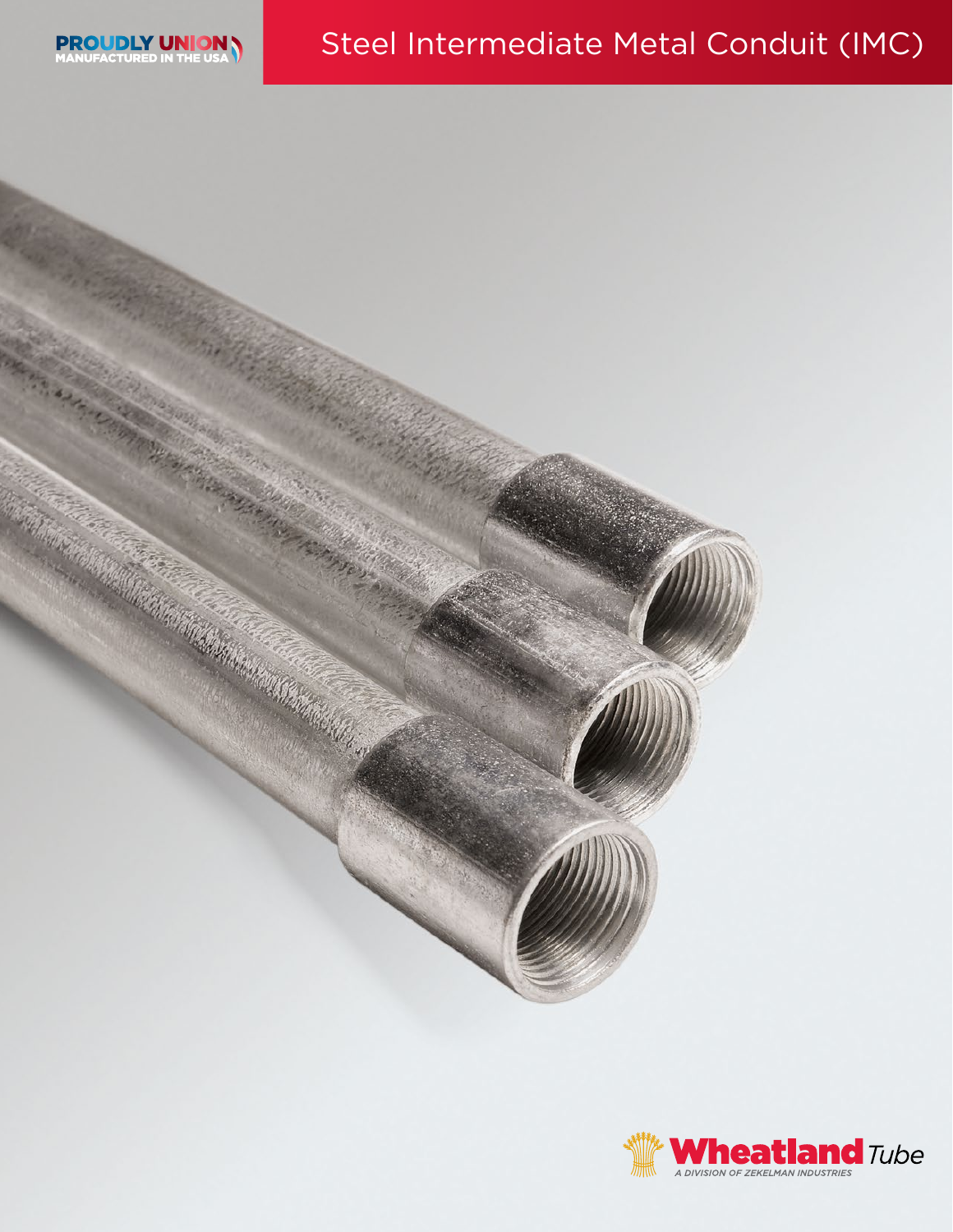# **Steel Intermediate Metal Conduit (IMC):**

# **A lighter-weight alternative to rıgidmetal conduit**

Steel IMC weighs 33% less than rigid steel conduit but provides a high level of protection for conductors and cables installed in areas potentially exposed to severe physical damage. It also offers corrosion protection for installation in dry, wet, exposed, concealed or hazardous locations that comply with the National Electrical Code® (NEC).

10' lengths

Couplings produced in-house

Threaded on both ends

Couplings supplied on one end, color-coded thread protector on other end

Accurate circular cross section with uniform wall thickness

Interior surface free from defects injurious to conductors

Galvanized OD and clear coating for corrosion protection

Proprietary ID coating for corrosion resistance and easy wire pulling



### **Designed for Quality and Efficiency**

At Wheatland Tube, we leverage our experience and the latest technologies to provide a consistent high-quality product with on-time deliveries. We manufacture IMC from mild steel strip in our state-of-the-art ERW mills with the industry's leading in-line galvanizing process that applies molten zinc to the outside diameter. A clear coating is then applied to the outside diameter to inhibit rust and reduce storage stains. The inside diameter is sprayed with a proprietary coating for corrosion resistance and easy wire pulling. Product is then inspected visually and with instruments to ensure all meet product standard specifications. Our complete in-house production capabilities and quality control programs provide consistency in production.

### **Green and Sustainable**

IMC contains recycled steel content of various amounts, depending on the steel manufacturing process, and will provide decades of reliable service if properly maintained. Conductors can be easily removed and new conductors inserted. Additional circuits may be added in the same conduit, as permitted by code. At the end of its life, the steel may be fully recycled.

## **Tested and Certified for Safety**

Our IMC is UL® Listed to UL-1242. It is manufactured in accordance with ANSI® C80.6, UL-1242 and federal specifications



WW-C-581. The pitch of IMC threads conforms to the American National Standard for Pipe Threads, General Purpose (Inch), ANSI/ASME B1.20.1. The taper of threads is inch per foot (1 in 16). Our steel IMC provides protection from severe physical damage, the highest level recognized by the code, for cables and conductors. IMC reduces exposure to electromagnetic fields, shields against harmful electromagnetic interference and is recognized as an equipment grounding conductor by NFPA 70: National Electrical Code 250.118 (3). Email info@wheatland.com for a copy of Georgia Tech's Grounding and ElectroMagnetic Interference (GEMI) Analysis software.

#### **Faster, More Flexible Connections**

SpeedCouple, Wheatland Tube's preinstalled swivel coupling, is available on 10' IMC. The coupling is factory-installed and connects in as little as half the time of conventional couplings.

# For more information, call **800.257.8182** or visit **wheatland.com**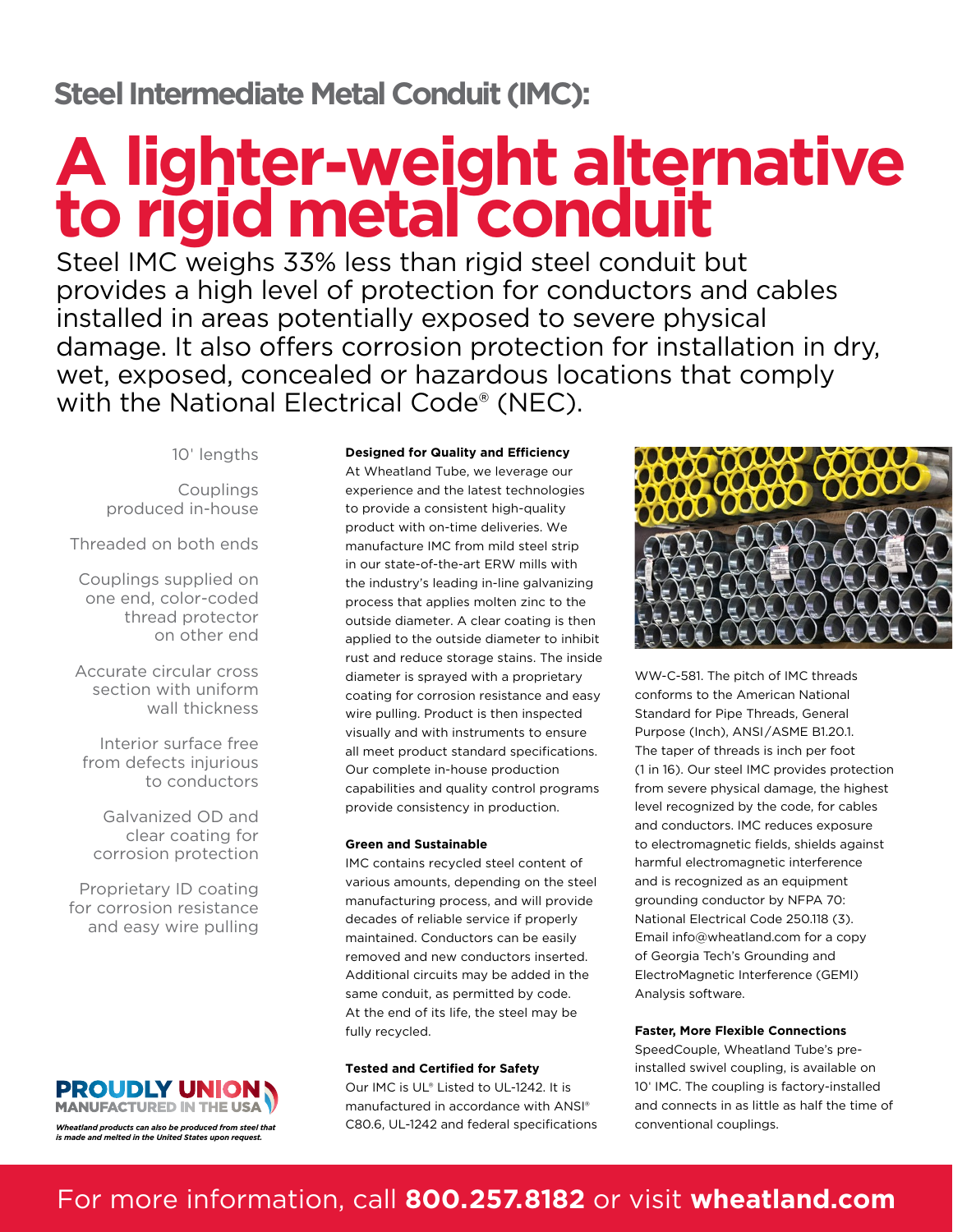## **IMC WEIGHTS AND DIMENSIONS (10' LENGTHS)**

| <b>TRADE</b><br><b>SIZE</b> | <b>METRIC</b><br><b>DESIGNATOR</b> | THREADS/<br><b>INCH</b> | <b>ACCEPTABLE LENGTH</b><br>OF FINISHED CONDUIT<br><b>WITHOUT COUPLING</b> |                   | <b>WEIGHT</b><br>OF 10 UNIT LENGTHS<br><b>WITH COUPLINGS</b> |      | <b>NOMINAL</b><br><b>OUTSIDE</b><br><b>DIAMETER*</b> |       | <b>NOMINAL</b><br><b>INSIDE</b><br><b>DIAMETER**</b> |       | <b>NOMINAL</b><br><b>WALL</b><br><b>THICKNESS*</b> |       |      |
|-----------------------------|------------------------------------|-------------------------|----------------------------------------------------------------------------|-------------------|--------------------------------------------------------------|------|------------------------------------------------------|-------|------------------------------------------------------|-------|----------------------------------------------------|-------|------|
|                             |                                    |                         | ft.                                                                        | $+/-$ .25 in.     | $+/- 6$ mm                                                   | Ibs. | kg                                                   | in.   | mm                                                   | in.   | mm                                                 | in.   | mm   |
| $\frac{1}{2}$               | 16                                 | 14                      | 9                                                                          | $11\frac{1}{4}$   | 3030                                                         | 62   | 28.12                                                | 0.815 | 20.70                                                | 0.660 | 16.76                                              | 0.078 | 1.97 |
| $\frac{3}{4}$               | 21                                 | 14                      | 9                                                                          | $11\frac{1}{4}$   | 3030                                                         | 84   | 38.10                                                | 1.029 | 26.14                                                | 0.869 | 22.07                                              | 0.083 | 2.10 |
| $\mathbf{1}$                | 27                                 | $11\frac{1}{2}$         | 9                                                                          | 11                | 3025                                                         | 119  | 53.98                                                | 1.290 | 32.77                                                | 1.105 | 28.07                                              | 0.093 | 2.35 |
| $1\frac{1}{4}$              | 35                                 | $11\frac{1}{2}$         | 9                                                                          | 11                | 3025                                                         | 158  | 71.67                                                | 1.638 | 41.59                                                | 1.448 | 36.77                                              | 0.095 | 2.41 |
| $1\frac{1}{2}$              | 41                                 | $11\frac{1}{2}$         | 9                                                                          | 11                | 3025                                                         | 194  | 88.00                                                | 1.883 | 47.82                                                | 1.683 | 42.74                                              | 0.100 | 2.54 |
| $\overline{\mathbf{2}}$     | 53                                 | $11\frac{1}{2}$         | 9                                                                          | 11                | 3025                                                         | 256  | 116.12                                               | 2.360 | 59.93                                                | 2.150 | 54.60                                              | 0.105 | 2.67 |
| $2\frac{1}{2}$              | 63                                 | 8                       | 9                                                                          | $10\frac{1}{2}$   | 3010                                                         | 441  | 200.04                                               | 2.857 | 72.57                                                | 2.557 | 64.95                                              | 0.150 | 3.81 |
| $\overline{\mathbf{3}}$     | 78                                 | 8                       | 9                                                                          | $10\frac{1}{2}$   | 3010                                                         | 543  | 246.30                                               | 3.476 | 88.29                                                | 3.176 | 80.67                                              | 0.150 | 3.81 |
| $3\frac{1}{2}$              | 91                                 | 8                       | 9                                                                          | $10\,\frac{1}{4}$ | 3005                                                         | 629  | 285.31                                               | 3.971 | 100.86                                               | 3.671 | 93.24                                              | 0.150 | 3.81 |
| 4                           | 103                                | 8                       | 9                                                                          | $10\,\frac{1}{4}$ | 3005                                                         | 700  | 317.52                                               | 4.466 | 113.44                                               | 4.166 | 105.82                                             | 0.150 | 3.81 |

*\* Figures are the average of the maximum and minimum dimensions as given in UL-1242.*

**THREAD** 

*\*\* Calculated from nominal outside diameter and nominal wall thickness.*

 *Steel IMC is manufactured to produce a 10***'** *(3.05 m) length of conduit when a standard coupling is attached.* 

## **IMC PACKAGING (10' LENGTHS)**

| <b>TRADE</b><br><b>SIZE</b> | <b>METRIC</b><br><b>DESIGNATOR</b> | INNEAD<br><b>PROTECTOR</b><br><b>COLOR</b> | QUANTITY/<br><b>BUNDLE</b> |                          |                          | <b>QUANTITY/LIFT*</b>           |      |      | <b>WEIGHT/LIFT</b> |       | <b>VOLUME/LIFT</b> |      |
|-----------------------------|------------------------------------|--------------------------------------------|----------------------------|--------------------------|--------------------------|---------------------------------|------|------|--------------------|-------|--------------------|------|
|                             |                                    |                                            | ft.                        | ${\bf m}$                | <b>Pieces</b>            | <b>Bundles</b>                  | ft.  | m    | lbs.               | kg    | cu. ft.            | cu.m |
| $\frac{1}{2}$               | 16                                 | Yellow                                     | 100                        | 30.5                     | $\overline{\phantom{m}}$ | 35                              | 3500 | 1067 | 2170               | 984.3 | 26.4               | 0.7  |
| $^{3}/_{4}$                 | 21                                 | Green                                      | 50                         | 15.2                     | $\overline{\phantom{m}}$ | 50                              | 2500 | 762  | 2100               | 952.5 | 33.5               | 0.9  |
| 1                           | 27                                 | Orange                                     | 50                         | 15.2                     | $\overline{\phantom{m}}$ | 34                              | 1700 | 518  | 2023               | 917.6 | 32.1               | 0.9  |
| $1\frac{1}{4}$              | 35                                 | Green                                      | $\overline{\phantom{0}}$   | $\overline{\phantom{0}}$ | 135                      | $\hspace{0.1mm}-\hspace{0.1mm}$ | 1350 | 411  | 2133               | 967.5 | 34.7               | 1.0  |
| $1\frac{1}{2}$              | 41                                 | Yellow                                     |                            |                          | 110                      | $\overline{\phantom{m}}$        | 1100 | 335  | 2134               | 968.0 | 35.0               | 1.0  |
| $\overline{2}$              | 53                                 | Orange                                     |                            |                          | 80                       | $\overline{\phantom{m}}$        | 800  | 244  | 2048               | 929.0 | 30.9               | 0.9  |
| $2\frac{1}{2}$              | 63                                 | Yellow                                     |                            |                          | 37                       | $\overline{\phantom{0}}$        | 370  | 113  | 1632               | 740.3 | 33.5               | 0.9  |
| 3                           | 78                                 | Orange                                     |                            |                          | 30                       | $\overline{\phantom{m}}$        | 300  | 91   | 1629               | 738.9 | 38.3               | 1.1  |
| 3 %                         | 91                                 | Yellow                                     |                            |                          | 24                       | $\qquad \qquad -$               | 240  | 73   | 1510               | 684.9 | 41.7               | 1.2  |
| 4                           | 103                                | Orange                                     |                            |                          | 24                       | $\overline{\phantom{m}}$        | 240  | 73   | 1680               | 762.0 | 48.6               | 1.4  |

*\* The quantity per lift conforms to the National Electrical Manufacturers Association Standards Publication RN-2 Packaging of Master Bundles for Steel Rigid Conduit, Intermediate Metal Conduit (IMC) and Electrical Metallic Tubing (EMT).*

# **SPEEDCOUPLE IMC WEIGHTS, DIMENSIONS AND PACKAGING (10' LENGTHS)**

| <b>TRADE</b><br><b>SIZE</b> | <b>OUTSIDE</b><br><b>DIAMETER</b> | <b>INSIDE</b><br><b>DIAMETER*</b> | LBS./FT. | <b>MASTER BUNDLES-10'</b> |        |      |  |  |  |
|-----------------------------|-----------------------------------|-----------------------------------|----------|---------------------------|--------|------|--|--|--|
|                             |                                   |                                   |          | ft.                       | pieces | Ibs. |  |  |  |
| $\overline{\mathbf{2}}$     | 2.360                             | 2.150                             | 2.42     | 800                       | 80     | 1936 |  |  |  |
| $2\frac{1}{2}$              | 2.857                             | 2.557                             | 4.28     | 400                       | 40     | 1712 |  |  |  |
| 3                           | 3.476                             | 3.176                             | 5.26     | 300                       | 30     | 1578 |  |  |  |
| $3\frac{1}{2}$              | 3.971                             | 3.671                             | 6.12     | 250                       | 25     | 1530 |  |  |  |
| 4                           | 4.466                             | 4.166                             | 6.82     | 200                       | 20     | 1364 |  |  |  |

 *\*Note: SpeedCouple IMC shall be listed to safety standards UL-1242 and UL-514B. Manufactured in accordance with ANSI C80.6.*